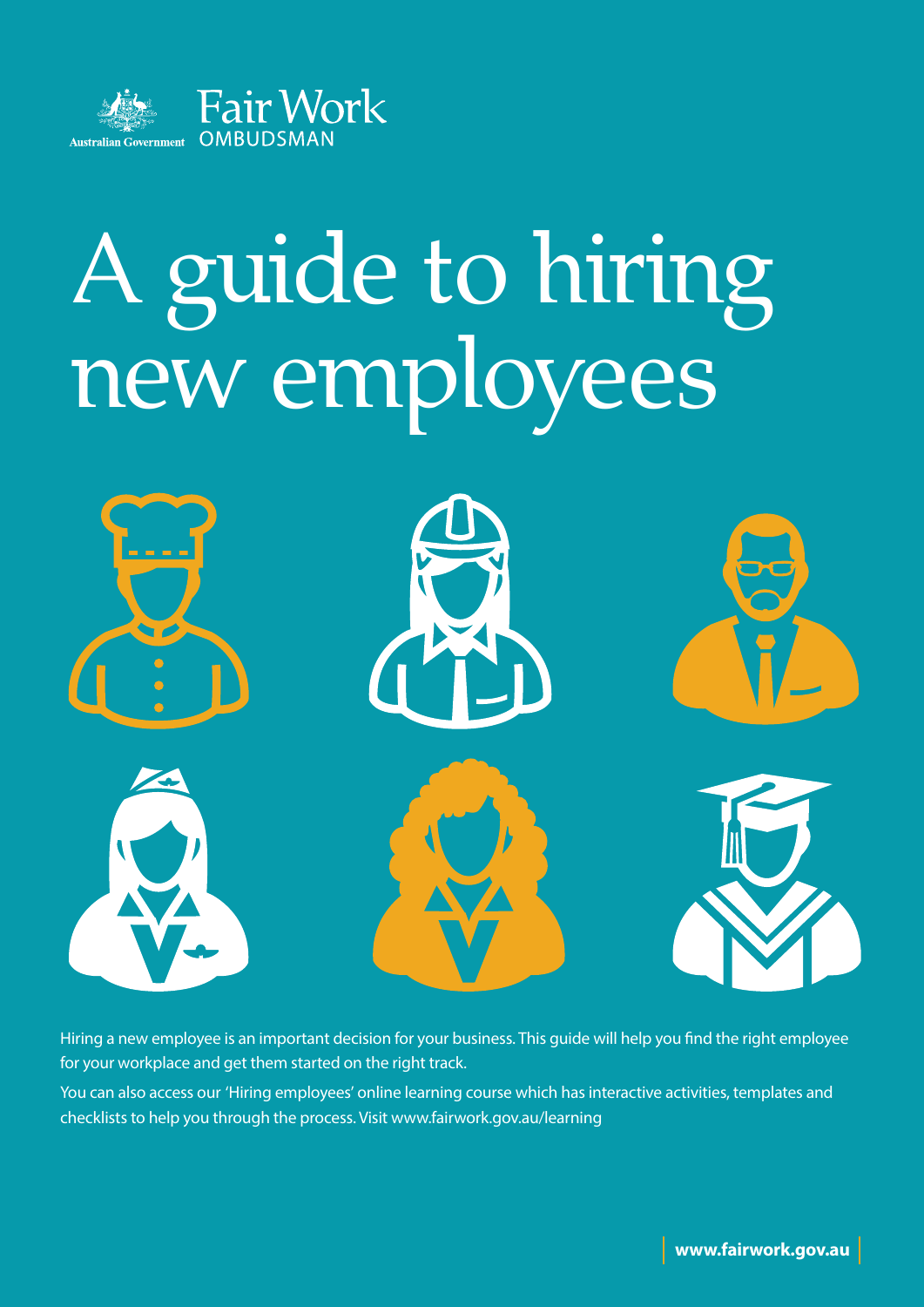## **The hiring process**

Hiring a new employee is not a single event - it's a process. Understanding each step in the process will help you get the best outcome for your business.



There are workplace laws that apply to all employees in the national workplace relations system. Before hiring a new employee make sure that you know about your responsibilities under the *Fair Work Act 2009*:

## **The National Employment Standards**

There are 10 National Employment Standards (NES) that apply to all employees in the national system. They cover:

- **1.** Maximum weekly hours 38 hours per week, plus reasonable additional hours
- **2.** Requests for flexible working arrangements certain employees can ask for a change in their working arrangements
- **3.** Parental leave up to 12 months unpaid leave per employee, as well as the right to request an additional 12 months leave
- **4.** Annual leave four weeks paid leave per year, plus an additional week for some shift workers
- **5.** Personal/carer's leave and compassionate leave 10 days paid personal/carer's leave per year, two days unpaid carer's leave and two days compassionate leave (unpaid for casuals) as required
- **6.** Community service leave unpaid leave for voluntary emergency management activities and leave for jury service
- **7.** Long service leave paid leave for employees who have been with the same employer for a long time
- **8.** Public holidays a paid day off on a public holiday, unless reasonably requested to work
- **9.** Notice of termination and redundancy pay up to five weeks notice of termination and up to 16 weeks redundancy pay
- 10. Fair Work Information Statement must be provided to all new employees.

For more information about each of the NES visit [www.fairwork.gov.au/nes](http://www.fairwork.gov.au/nes)



## **Awards and agreements**

## *Modern Awards*

A modern award is a document that sets out the minimum wages and conditions for an industry or occupation. They apply on top of the NES.

Modern awards cover things like pay, hours of work, rosters, breaks, allowances, penalty rates and overtime.

To search for the modern award that applies to your business, go to<www.fairwork.gov.au/awards>

#### *Enterprise Agreements*

An enterprise agreement is a document that sets out the minimum wages and conditions for a workplace. When an agreement is in place, it will usually apply instead of the modern award.

The agreement is negotiated between the employer, a group of employees and their representatives. The agreement is then lodged with the Fair Work Commission for approval.

You can search for enterprise agreements or find out more about agreement making on the Fair Work Commission's website [www.fwc.gov.au](http://www.fwc.gov.au)

### *Award/Agreement free employees*

Some employees will not be covered by a modern award or enterprise agreement. These employees are considered to be award/ agreement free. These employees are still entitled to the national minimum wage and the NES.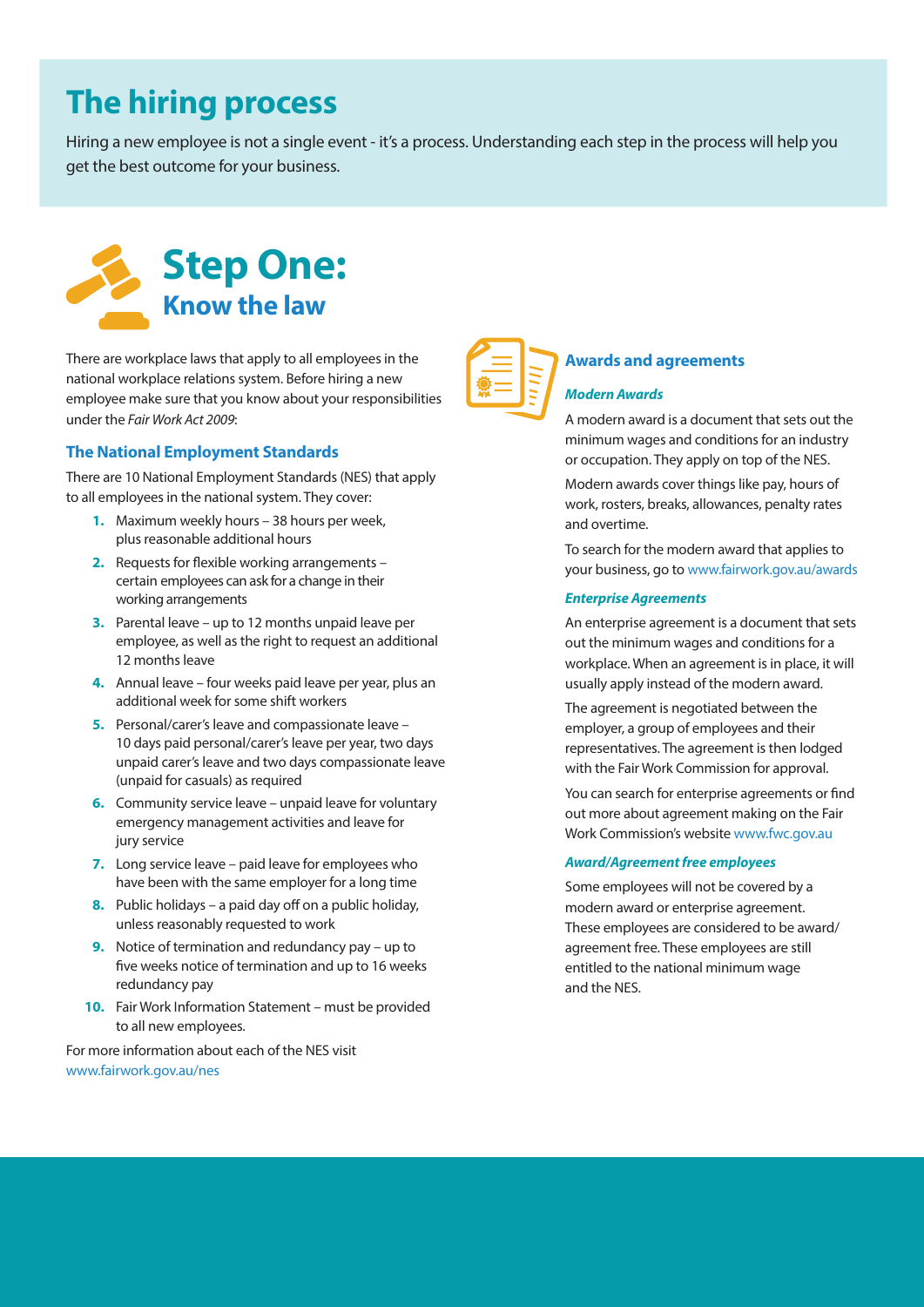

#### **Wages**

Employees must be paid at least the minimum wage provided in their award or agreement. If they aren't covered by an award or agreement, they must be paid at least the national minimum wage.

Pay rates are based on an employee's duties and other factors like their age and qualifications. If an employee's duties change, their wage may also change.

Wages usually increase on 1 July every year.

For help with pay rates go to [www.fairwork.gov.au/pay](http://www.fairwork.gov.au/pay)



## **Record-keeping and pay slips**

You need to keep written time and wage records for each employee. This includes records about:

- their employment including:
	- the employee's name
	- the employer's name and ABN
	- whether the employee is full-time or part-time, permanent, fixed term or casual
	- the date on which the employee began employment
- pay
- overtime
- hours of work
- • leave
- superannuation contributions
- termination of employment
- agreements relating to an individual's employment including individual flexibility agreements and guarantees of annual earnings.

These records must be kept for at least seven years. Visit <www.fairwork.gov.au/recordkeeping> for detailed information about record-keeping.

You also need to give all employees a pay slip within one day of paying their wages. For a template pay slip, go to

[www.fairwork.gov.au/templates](http://www.fairwork.gov.au/templates)



## **Discrimination**

Discrimination in the workplace is illegal. Employees (or potential employees) cannot be discriminated against because of their race, colour, sex, sexual preference, age, physical or mental disability, marital status, family or carer's responsibilities, pregnancy, religion, political opinion, national extraction or social origin.

For more information about discrimination in the workplace, go to

[www.fairwork.gov.au/discrimination](http://www.fairwork.gov.au/discrimination)



#### **Taxation and superannuation**

Employers need to meet tax obligations for all workers. This includes PAYG withholding and superannuation on behalf of their employees. Some employers will also have to pay payroll tax when their total wages exceed a certain level called the 'exemption threshold'.

The Australian Taxation Office (ATO) can give you advice about your tax and superannuation obligations, visit [www.ato.gov.au/business/employers](http://www.ato.gov.au/business/employers)



### **Workplace health & safety and worker's compensation**

As an employer, you are responsible for providing a healthy and safe working environment for your employees. You also need to pay worker's compensation insurance for your employees.

For more information contact the relevant work health and safety body in your state or territory, go to [www.fairwork.gov.au/links](http://www.fairwork.gov.au/links)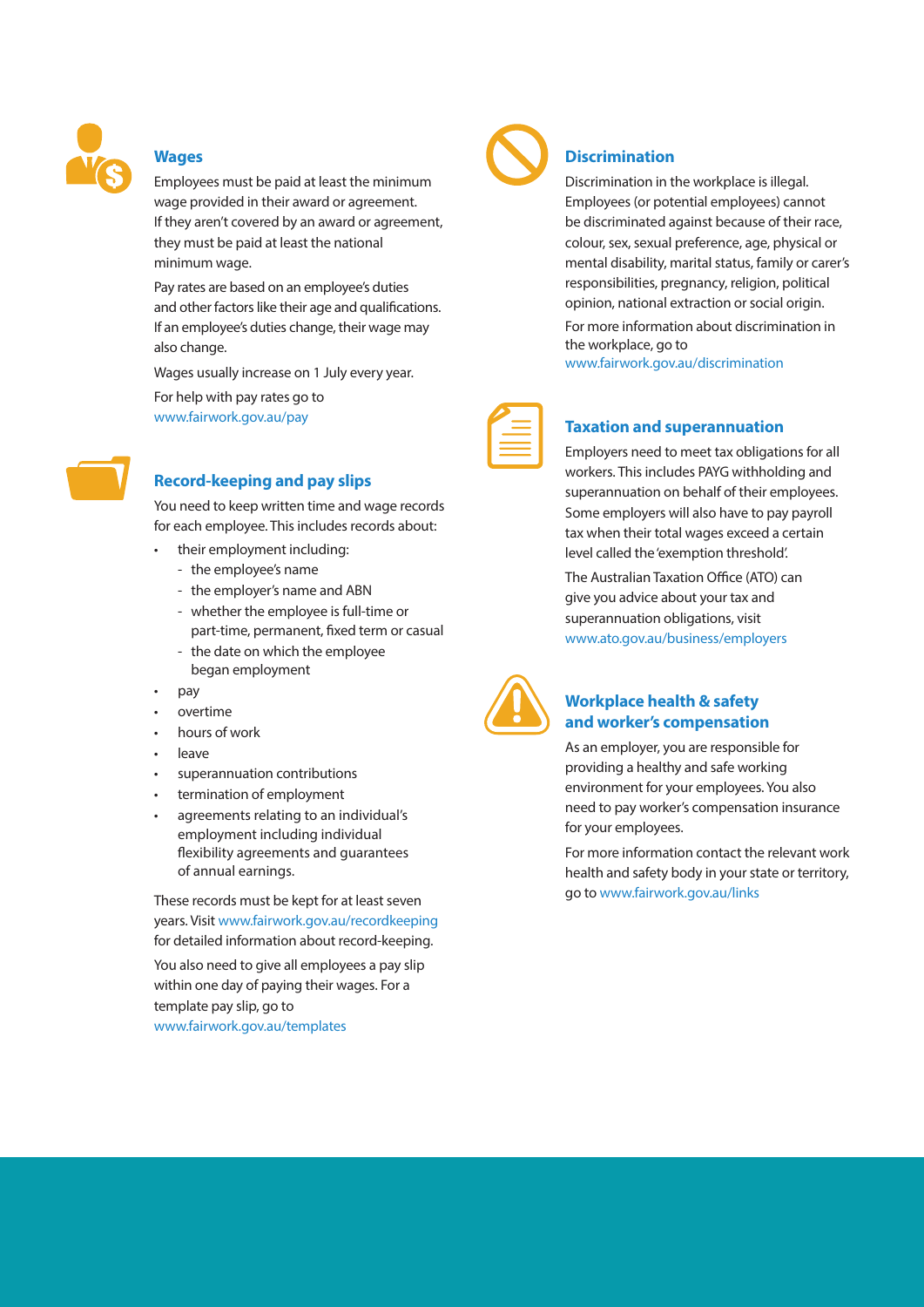

The next step in the hiring process is to assess your business' current and future needs and define the role you want to fill. Decide whether hiring is the best option or whether you could consider alternatives, like training existing staff.

If you decide that you do need to hire, think about what you need from the person and develop a job description to match. Consider the tasks you need the person to do and the skills/qualifications they will need to do this work.

When defining the role, think about the type of employee you need:

- • Full-time employees work 38 hours per week and have ongoing employment. They have a regular pattern of hours and can be asked to work additional hours if the hours are reasonable.
- • Part-time employees work lessthan 38 hours per week and have ongoing employment. They have a regular pattern of hours and can be asked to work reasonable additional hours.
- • Casual employees aren't guaranteed a certain amount of hours of work a week. They are usually paid an additional amount called a 'casual loading' because they don't get other entitlements like paid sick leave or annual leave.
- • Fixed term employees are engaged for a specified period of time, task orseason, e.g. a fixed term employee may be used to cover a parental leave absence or to work on a particular project.



Once you have a clear idea of the role you want to fill, you can then advertise the position. This means making sure that suitable applicants hear about the opportunity, find the job appealing and match it with their expectations, skills and experience. The best way to advertise will depend on the type of job and the industry your business is in. Consider options such as:

- online job sites
- social media
- notice boards or shop windows
- • newspapers and industry publications
- business or industry contacts
- recruitment agencies.

When preparing your job ad, list the skills and experience you are looking for. Remember to let applicants know what's in it for them by including information about the location, salary and benefits of the job.

## **Step Four: Choose the right person**

Depending on the number of applications you get, it might help to create a shortlist of people to interview. The shortlisting process can help you identify the applicants whose skills and experience best match the role.

Once you have your shortlist, you can then prepare for your interviews. The interview process can be as formal or informal as you like. Ensure that you ask questions which focus on the skills and abilities which are relevant to the position. Avoid asking questions that are personal, intrusive or irrelevant to the role as they may be seen as inappropriate or discriminatory.

Visit our 'Hiring employees' online learning course for practical information about interviewing skills.

[www.fairwork.gov.au/learning](http://www.fairwork.gov.au/learning)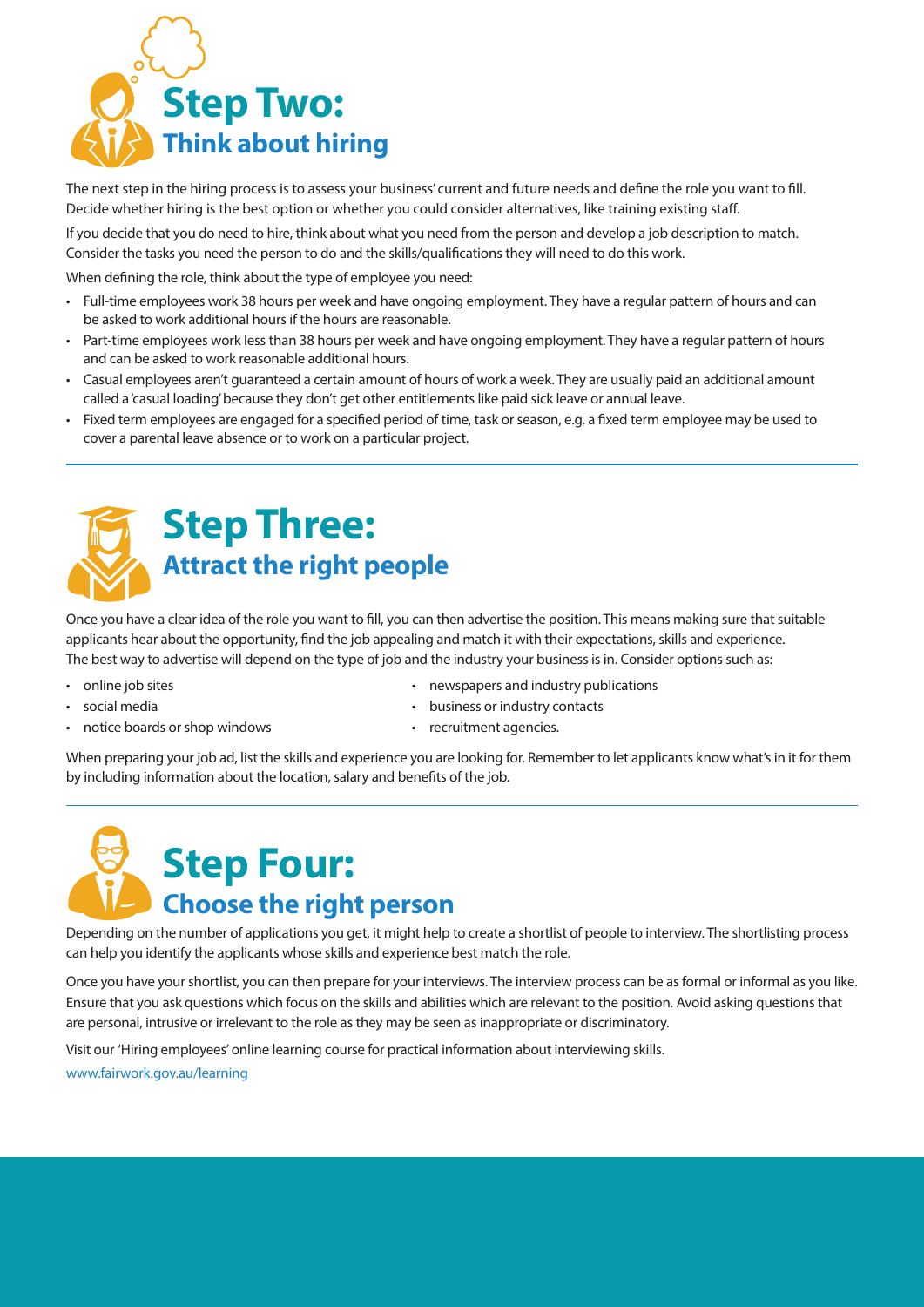

Once you have chosen someone, contact them to offer them the job. It's a good idea to follow this up in writing with a letter of offer. This will help your new employee understand their conditions of employment. There are template letters of offer available at [www.fairwork.gov.au/templates](http://www.fairwork.gov.au/templates)

It's a good idea to also include:

- • a copy of the Fair Work Information Statement, available to print at [www.fairwork.gov.au/fwis](http://www.fairwork.gov.au/fwis) (this must be given to every new employee when they start work)
- copies of any relevant company policies such as a code of conduct, uniform or social media policies
- any forms you need completed such as a tax file declaration and superannuation choice, see <www.ato.gov.au/business/employers>

## **Step Six: Start on the right foot**

Investing time in a thorough induction will help you get the most from your new employee. It will also help ensure that the employee feels well-informed, welcomed and equipped to do their job.

As part of the induction program, you can include:

- a tour of the workplace and introductions to other employees
- • an overview of the business
- an explanation of the employee's role and responsibilities
- an explanation of the business' policies and procedures including the hours of operation, the dress code and payroll
- an overview of the workplace health and safety protocols, including fire and evacuation procedures.



## **Step Seven: Have a productive workplace**

During the first few weeks of employment, meet with your new employee to set goals and expectations. As part of this conversation you can identify any training they need and create a plan to ensure these needs are met.

It's a good idea to continue to have regular meetings during the first few months so that you can give the new employee feedback about their performance and monitor their suitability for the role. Developing a performance agreement with your new employee will also help you do this.

If a problem does arise, address it with your new employee promptly. If you need assistance, you can access our 'Difficult conversations in the workplace – manager course' at [www.fairwork.gov.au/learning](http://www.fairwork.gov.au/learning)

## **Tailored advice from your industry association**

Your industry or business association can provide you tailored advice and assistance. For information please visit:

- the Australian Road Transport Industrial Organisation's website at [www.artio.org.au](http://www.artio.org.au)
- the Fair Work Ombudsman's website for a list of registered organisations at <www.fairwork.gov.au/registeredorgs>